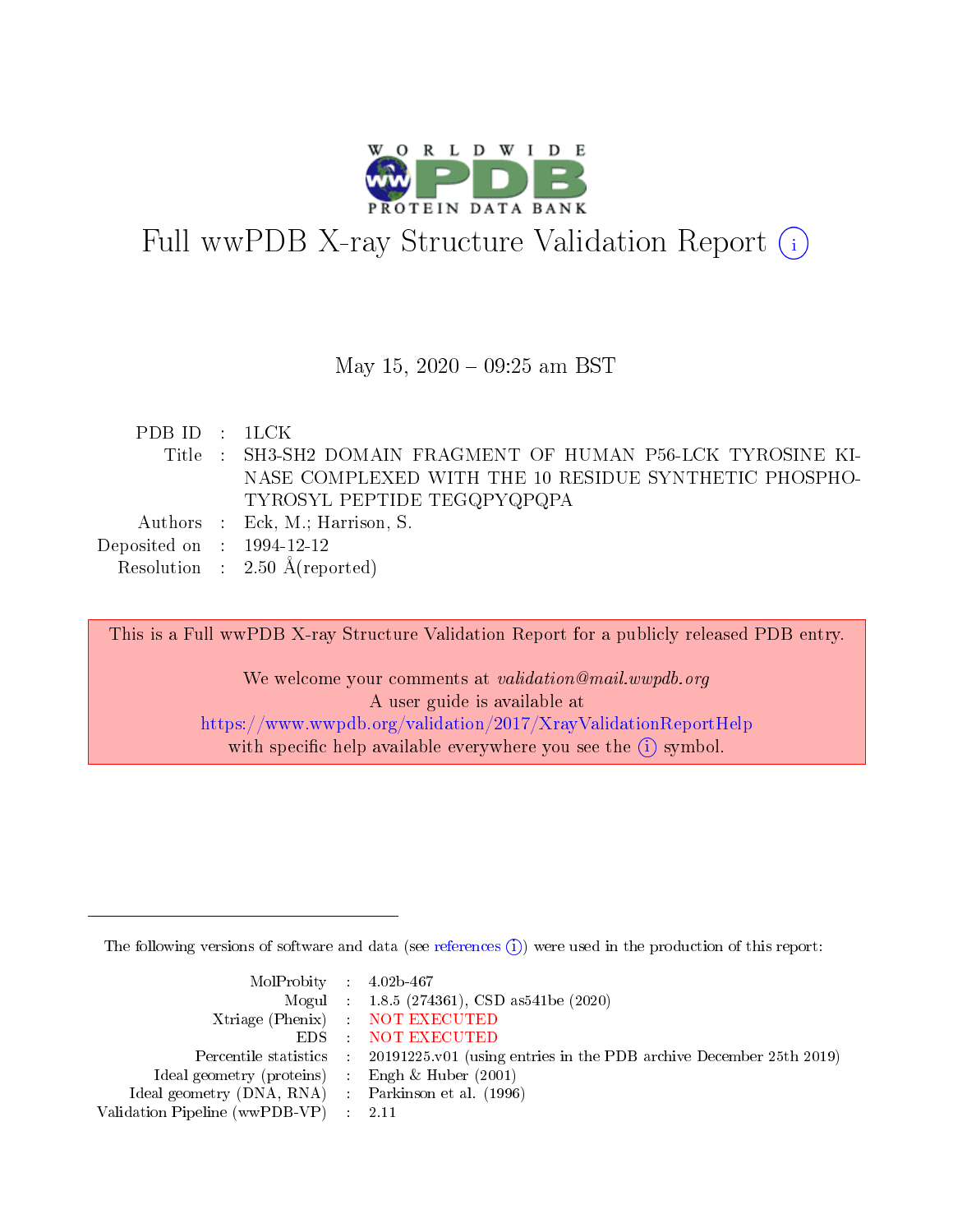# 1 [O](https://www.wwpdb.org/validation/2017/XrayValidationReportHelp#overall_quality)verall quality at a glance  $(i)$

The following experimental techniques were used to determine the structure: X-RAY DIFFRACTION

The reported resolution of this entry is 2.50 Å.

Percentile scores (ranging between 0-100) for global validation metrics of the entry are shown in the following graphic. The table shows the number of entries on which the scores are based.



| Metric                | Whole archive       | Similar resolution                                 |
|-----------------------|---------------------|----------------------------------------------------|
|                       | (# $\rm{Entries}$ ) | $(\text{\#Entries, resolution range}(\text{\AA}))$ |
| Clashscore            | 141614              | $5346$ $(2.50-2.50)$                               |
| Ramachandran outliers | 138981              | $5231 (2.50 - 2.50)$                               |
| Sidechain outliers    | 138945              | $5233(2.50-2.50)$                                  |

The table below summarises the geometric issues observed across the polymeric chains and their fit to the electron density. The red, orange, yellow and green segments on the lower bar indicate the fraction of residues that contain outliers for  $\geq=3$ , 2, 1 and 0 types of geometric quality criteria respectively. A grey segment represents the fraction of residues that are not modelled. The numeric value for each fraction is indicated below the corresponding segment, with a dot representing fractions  $\epsilon = 5\%$ 

Note EDS was not executed.

| Mol | $\sqrt{\phantom{a}}$ Chain $\sqrt{\phantom{a}}$ Length | Quality of chain |     |          |  |  |
|-----|--------------------------------------------------------|------------------|-----|----------|--|--|
|     | --                                                     | 54%              | 29% | 6%<br>8% |  |  |
|     |                                                        | 22%              | 78% |          |  |  |

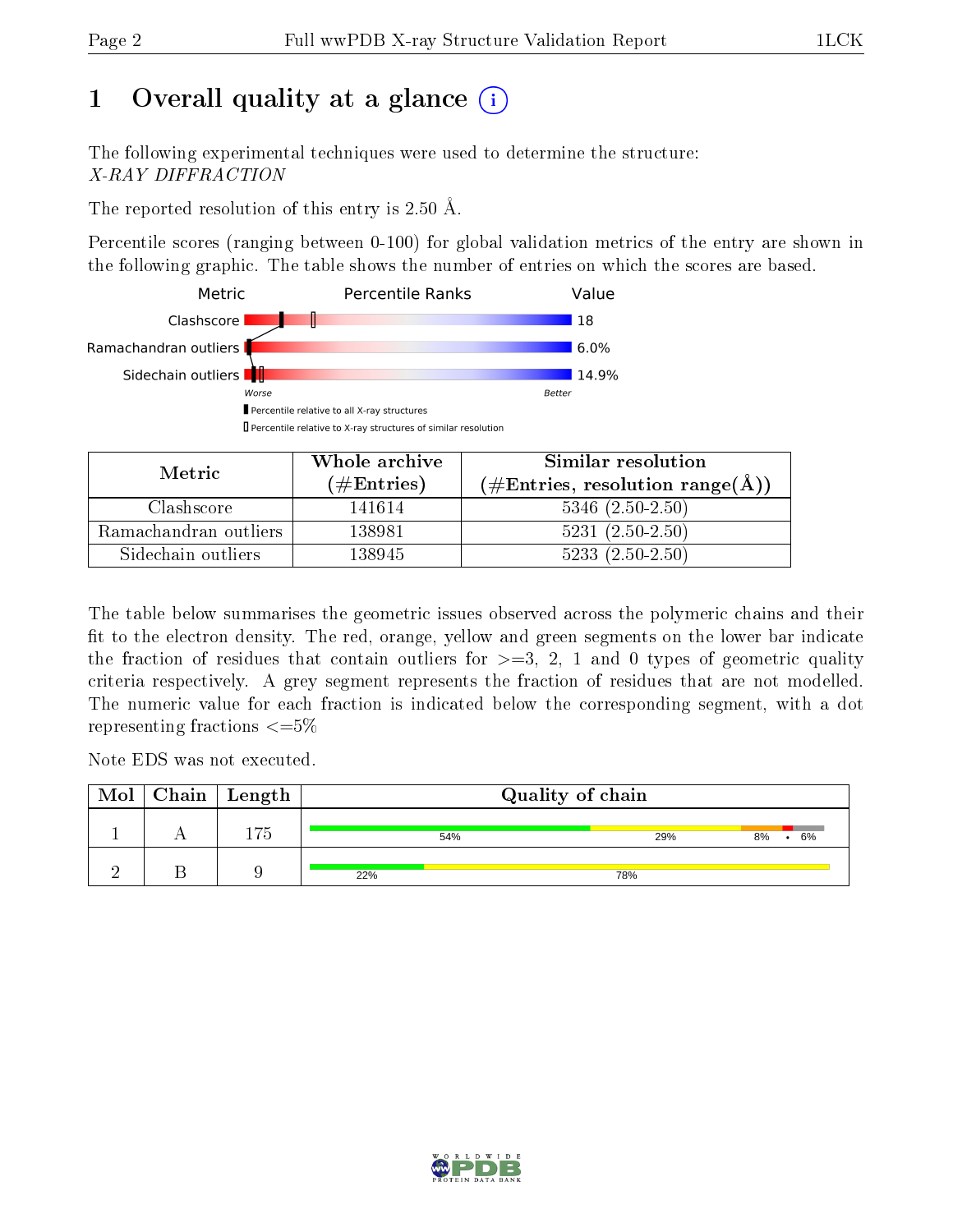# 2 Entry composition (i)

There are 3 unique types of molecules in this entry. The entry contains 1448 atoms, of which 0 are hydrogens and 0 are deuteriums.

In the tables below, the ZeroOcc column contains the number of atoms modelled with zero occupancy, the AltConf column contains the number of residues with at least one atom in alternate conformation and the Trace column contains the number of residues modelled with at most 2 atoms.

• Molecule 1 is a protein called  $P56 == LCK == TYROSINE$  KINASE.

| Mol | Chain | $\perp$ Residues | $\rm\bf Atoms$ |      |     | $\text{ZeroOcc} \mid \text{AltConf} \mid \text{Trace}$ |  |  |  |
|-----|-------|------------------|----------------|------|-----|--------------------------------------------------------|--|--|--|
|     |       | 164              | Total          | 828. | 233 |                                                        |  |  |  |

Molecule 2 is a protein called TAIL PHOSPHOPEPTIDE TEGQ(PHOSPHO)YQPQPA.

| Mol | $\vert$ Chain $\vert$ Residues | $\rm{Atoms}$ |     |     | $\text{ZeroOcc} \mid \text{AltConf} \mid \text{Trace}$ |  |  |  |
|-----|--------------------------------|--------------|-----|-----|--------------------------------------------------------|--|--|--|
|     |                                | Total        | C N | 19. |                                                        |  |  |  |

• Molecule 3 is water.

|  | $Mol$   Chain   Residues | Atoms               | ZeroOcc   AltConf |
|--|--------------------------|---------------------|-------------------|
|  | 56                       | Total O<br>56<br>56 |                   |
|  |                          | Total O             |                   |

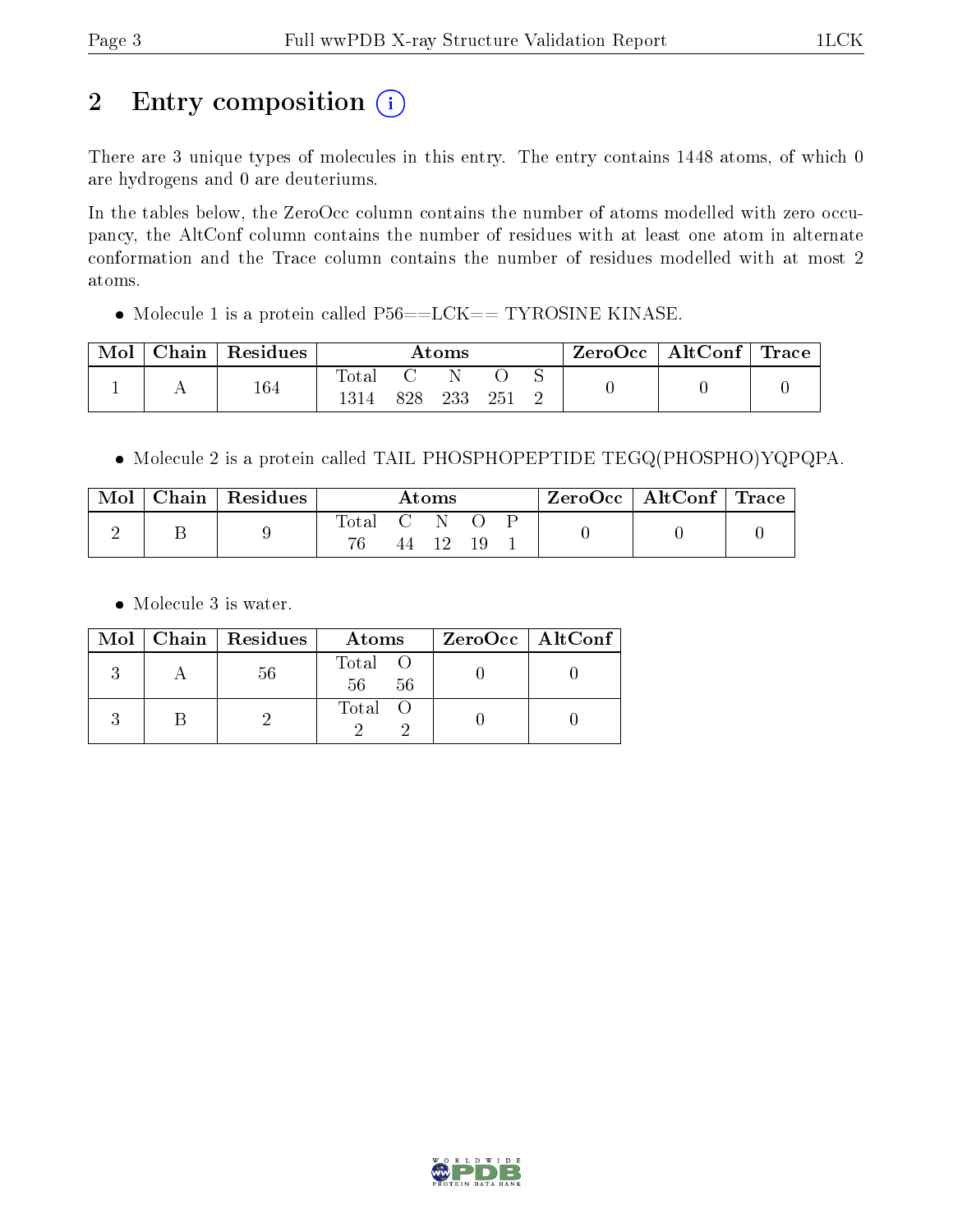## 3 Residue-property plots  $(i)$

These plots are drawn for all protein, RNA and DNA chains in the entry. The first graphic for a chain summarises the proportions of the various outlier classes displayed in the second graphic. The second graphic shows the sequence view annotated by issues in geometry. Residues are colorcoded according to the number of geometric quality criteria for which they contain at least one outlier: green  $= 0$ , yellow  $= 1$ , orange  $= 2$  and red  $= 3$  or more. Stretches of 2 or more consecutive residues without any outlier are shown as a green connector. Residues present in the sample, but not in the model, are shown in grey.

Note EDS was not executed.

• Molecule 1: P56==LCK== TYROSINE KINASE



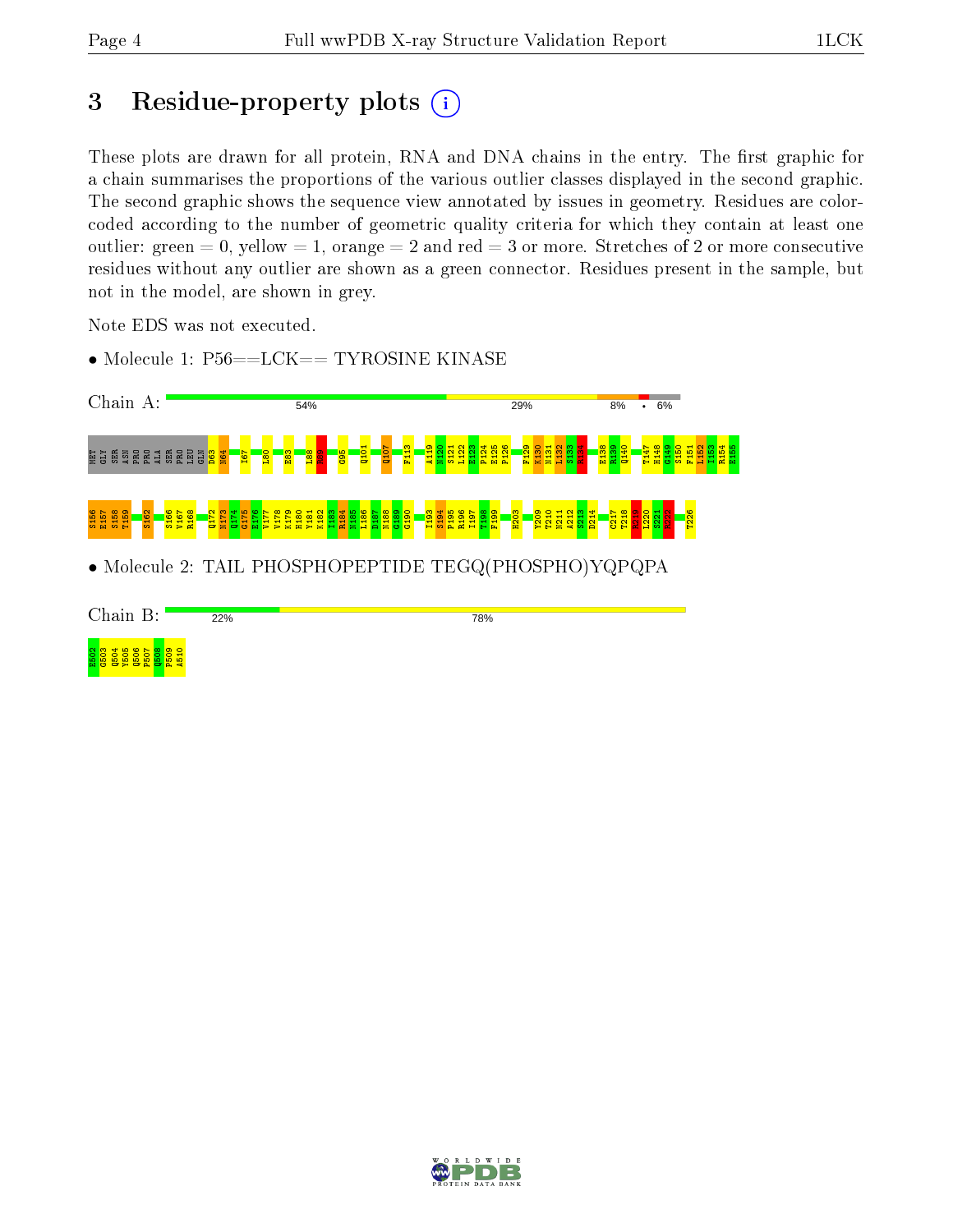# 4 Data and refinement statistics  $(i)$

Xtriage (Phenix) and EDS were not executed - this section is therefore incomplete.

| Property                               | Value                                                | Source    |
|----------------------------------------|------------------------------------------------------|-----------|
| Space group                            | H 3 2                                                | Depositor |
| Cell constants                         | $\overline{72.35\text{\AA}}$<br>187.36Å<br>72.35Å    | Depositor |
| a, b, c, $\alpha$ , $\beta$ , $\gamma$ | $90.00^{\circ}$<br>$120.00^{\circ}$<br>$90.00^\circ$ |           |
| Resolution $(A)$                       | (Not available)<br>2.50                              | Depositor |
| % Data completeness                    | (Not available) $((Not available)-2.50)$             | Depositor |
| (in resolution range)                  |                                                      |           |
| $\mathrm{R}_{merge}$                   | (Not available)                                      | Depositor |
| $\mathrm{R}_{sym}$                     | (Not available)                                      | Depositor |
| Refinement program                     | X-PLOR                                               | Depositor |
| $R, R_{free}$                          | (Not available)<br>0.190<br>$\ddot{\phantom{a}}$     | Depositor |
| Estimated twinning fraction            | No twinning to report.                               | Xtriage   |
| Total number of atoms                  | 1448                                                 | wwPDB-VP  |
| Average B, all atoms $(A^2)$           | 27.0                                                 | wwPDB-VP  |

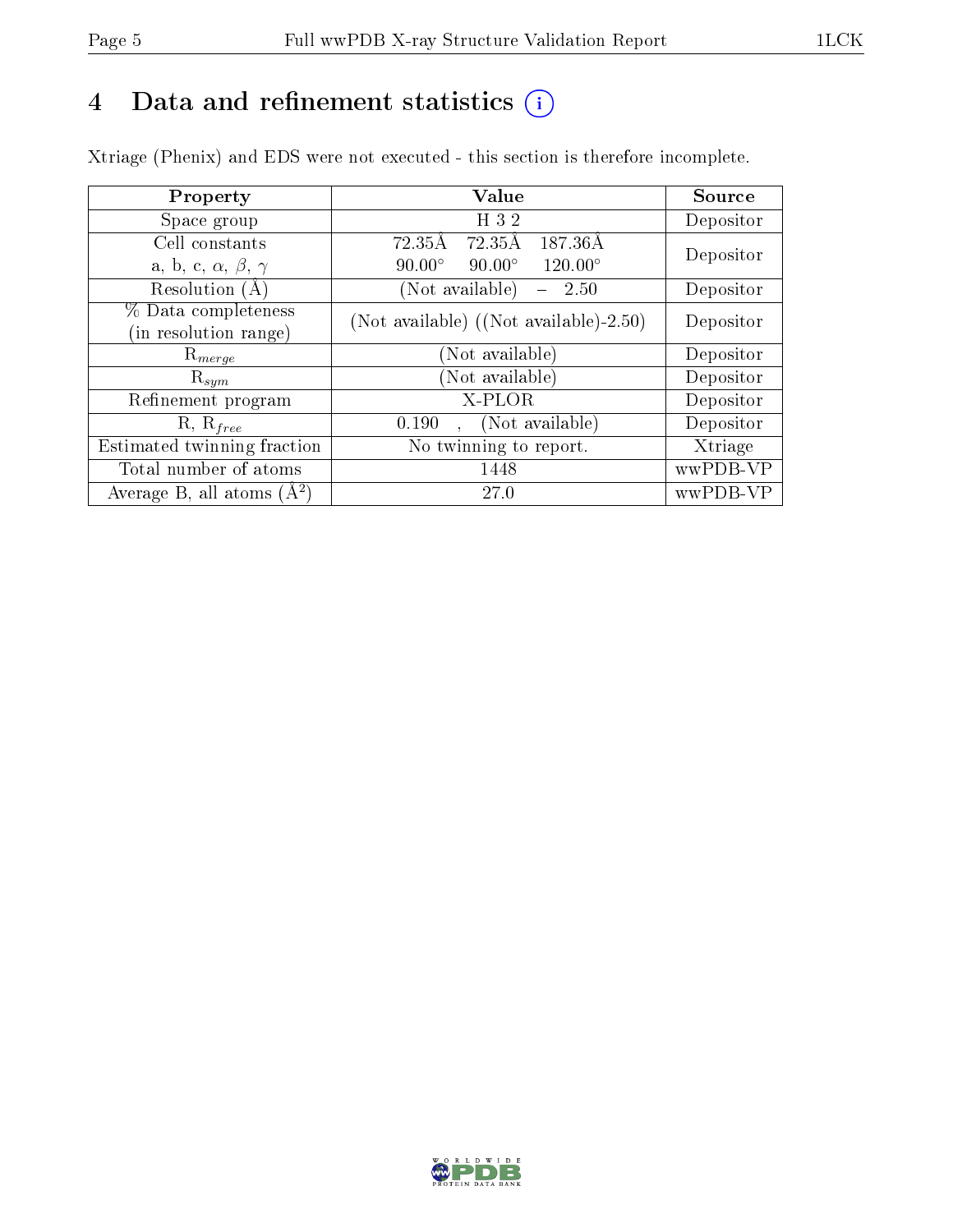# 5 Model quality  $(i)$

## 5.1 Standard geometry  $(i)$

Bond lengths and bond angles in the following residue types are not validated in this section: PTR

The Z score for a bond length (or angle) is the number of standard deviations the observed value is removed from the expected value. A bond length (or angle) with  $|Z| > 5$  is considered an outlier worth inspection. RMSZ is the root-mean-square of all Z scores of the bond lengths (or angles).

| Mol | Chain |             | Bond lengths    | Bond angles |                     |  |
|-----|-------|-------------|-----------------|-------------|---------------------|--|
|     |       | <b>RMSZ</b> | $\ Z\  > 5$     | RMSZ        | $\# Z  > 5$         |  |
|     |       | 0.49        | 0/1348          | 0.69        | $2/1822(0.1\%)$     |  |
| 2   | В     | 0.53        | 0/60            | 0.65        |                     |  |
| AΠ  | АH    | 0.50        | $^{\prime}1408$ | 0.69        | $(0.1\%)$<br>2/1900 |  |

Chiral center outliers are detected by calculating the chiral volume of a chiral center and verifying if the center is modelled as a planar moiety or with the opposite hand.A planarity outlier is detected by checking planarity of atoms in a peptide group, atoms in a mainchain group or atoms of a sidechain that are expected to be planar.

|  | $\mid$ Mol $\mid$ Chain $\mid$ #Chirality outliers $\mid$ #Planarity outliers $\mid$ |
|--|--------------------------------------------------------------------------------------|
|  |                                                                                      |

There are no bond length outliers.

All (2) bond angle outliers are listed below:

| $\vert$ Mol $\vert$ Chain $\vert$ Res $\vert$ Type |       | Atoms                         | Observed $(^\circ)$   Ideal $(^\circ)$ |        |
|----------------------------------------------------|-------|-------------------------------|----------------------------------------|--------|
|                                                    | 222 l | ARG   NE-CZ-NH1   -9.30       | 115.65                                 | 120.30 |
|                                                    | 89    | ARG   NE-CZ-NH2 $\vert$ -5.45 | 117.58                                 | 120.30 |

There are no chirality outliers.

All (7) planarity outliers are listed below:

| Mol | Chain        | Res | Type                    | Group     |
|-----|--------------|-----|-------------------------|-----------|
|     |              | 134 | $\overline{\text{ARG}}$ | Sidechain |
| 1   |              | 154 | ARG                     | Sidechain |
| 1   | А            | 168 | $\rm{ARG}$              | Sidechain |
|     | А            | 184 | $\rm{ARG}$              | Sidechain |
| 1   | $\mathsf{A}$ | 219 | $\rm{ARG}$              | Sidechain |
|     |              | 222 | ARG                     | Sidechain |

Continued on next page...

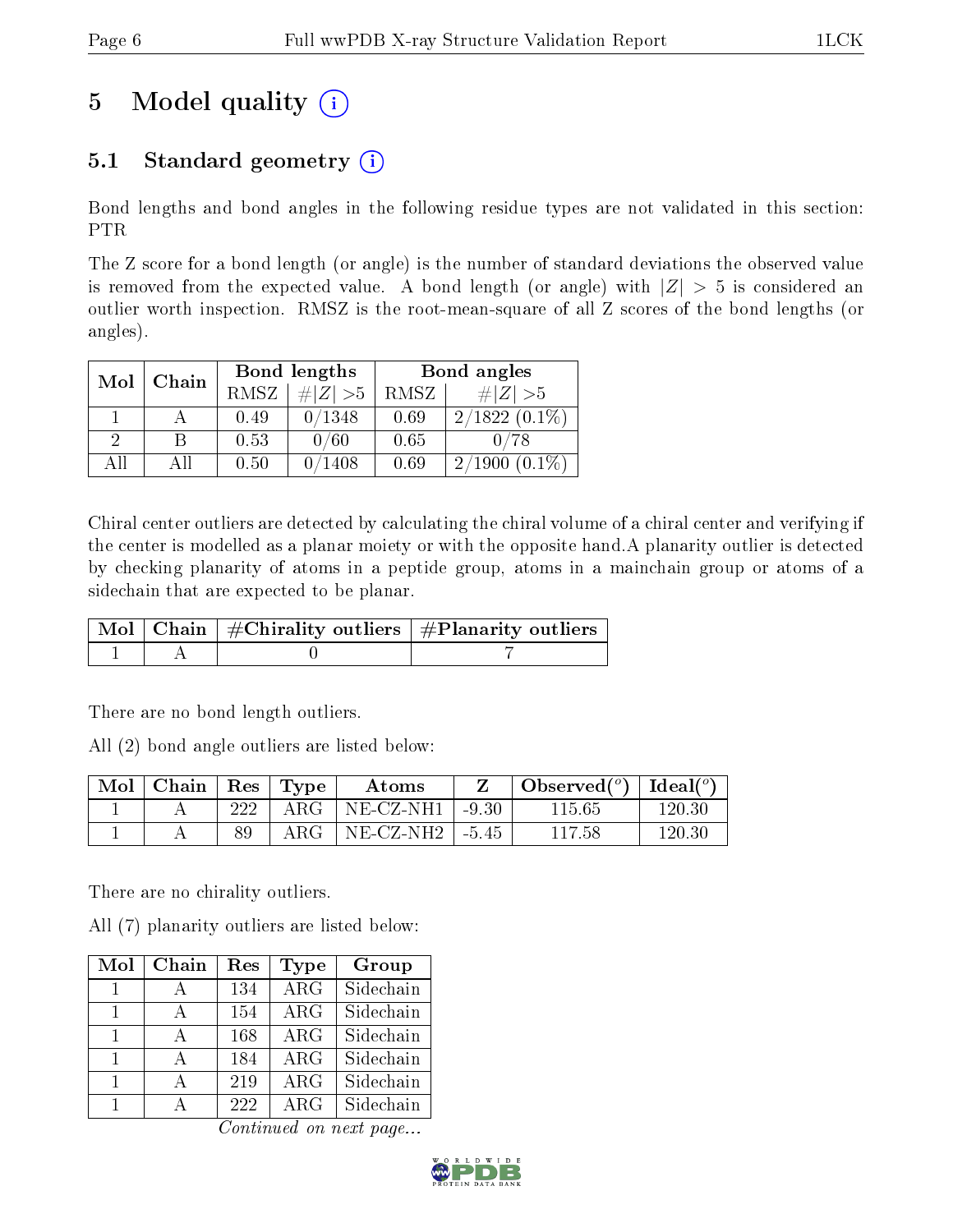Continued from previous page...

|  |            | $Mol$   Chain   Res   Type   Group |
|--|------------|------------------------------------|
|  | $\rm{ARG}$ | + Sidechain +                      |

### 5.2 Too-close contacts (i)

In the following table, the Non-H and H(model) columns list the number of non-hydrogen atoms and hydrogen atoms in the chain respectively. The H(added) column lists the number of hydrogen atoms added and optimized by MolProbity. The Clashes column lists the number of clashes within the asymmetric unit, whereas Symm-Clashes lists symmetry related clashes.

| $\text{Mol}$ |      | $\mid$ Chain $\mid$ Non-H $\mid$ H(model) $\mid$ H(added) $\mid$ |      | Clashes   Symm-Clashes |
|--------------|------|------------------------------------------------------------------|------|------------------------|
|              | 1314 |                                                                  | 1252 |                        |
|              |      |                                                                  |      |                        |
|              |      |                                                                  |      |                        |
|              |      |                                                                  |      |                        |
|              |      |                                                                  | 1310 |                        |

The all-atom clashscore is defined as the number of clashes found per 1000 atoms (including hydrogen atoms). The all-atom clashscore for this structure is 18.

All (48) close contacts within the same asymmetric unit are listed below, sorted by their clash magnitude.

|                      |                                       | Interatomic      | Clash         |
|----------------------|---------------------------------------|------------------|---------------|
| $Atom-1$             | $\boldsymbol{\mathrm{Atom}\text{-}2}$ | distance $(\AA)$ | overlap $(A)$ |
| 1:A:195:PRO:HD2      | 2:B:510:ALA:HB3                       | 1.50             | 0.91          |
| 1: A: 129: PHE: HB3  | 1:A:132:LEU:HD13                      | 1.58             | 0.84          |
| 2:B:505:PTR:HD1      | 2:B:505:PTR:N                         | 1.99             | 0.78          |
| 1: A:190: GLY:HA2    | 1: A: 199: PHE: O                     | 1.86             | 0.76          |
| 1: A:147:THR:HG22    | 1:A:148:HIS:N                         | 2.09             | 0.67          |
| 1: A: 130: LYS: NZ   | 1:A:131:ASN:HB3                       | 2.12             | 0.65          |
| 1:A:180:HIS:HB3      | 2: B: 505: PTR: HD2                   | 1.78             | 0.64          |
| 1: A:67: ILE: HG13   | 1:A:119:ALA:HB2                       | 1.83             | 0.61          |
| 1:A:122:LEU:HD23     | 1: A:203: HIS: NE2                    | 2.16             | 0.61          |
| 1: A:210:THR:HG22    | 1: A:220:LEU:O                        | 2.00             | 0.61          |
| 1:A:134:ARG:O        | 1: A: 138: GLU: HG3                   | 2.02             | 0.59          |
| 1: A: 159: THR: HG22 | 1: A: 162: SER: HB2                   | 1.86             | 0.58          |
| 1: A:64: ASN:N       | 1: A:64: ASN:OD1                      | 2.38             | 0.57          |
| 1:A:172:GLN:O        | 1:A:173:ASN:HB2                       | 2.05             | 0.57          |
| 1: A: 121: SER: O    | 1:A:124:PRO:HD2                       | 2.05             | 0.56          |
| 1:A:130:LYS:HZ3      | 1:A:131:ASN:HB3                       | 1.71             | 0.54          |
| 1: A: 129: PHE: HD2  | 1:A:152:LEU:HB2                       | 1.73             | 0.54          |
| 1: A:181: TYR:OH     | 1: A:217: CYS:SG                      | 2.65             | 0.54          |

Continued on next page...

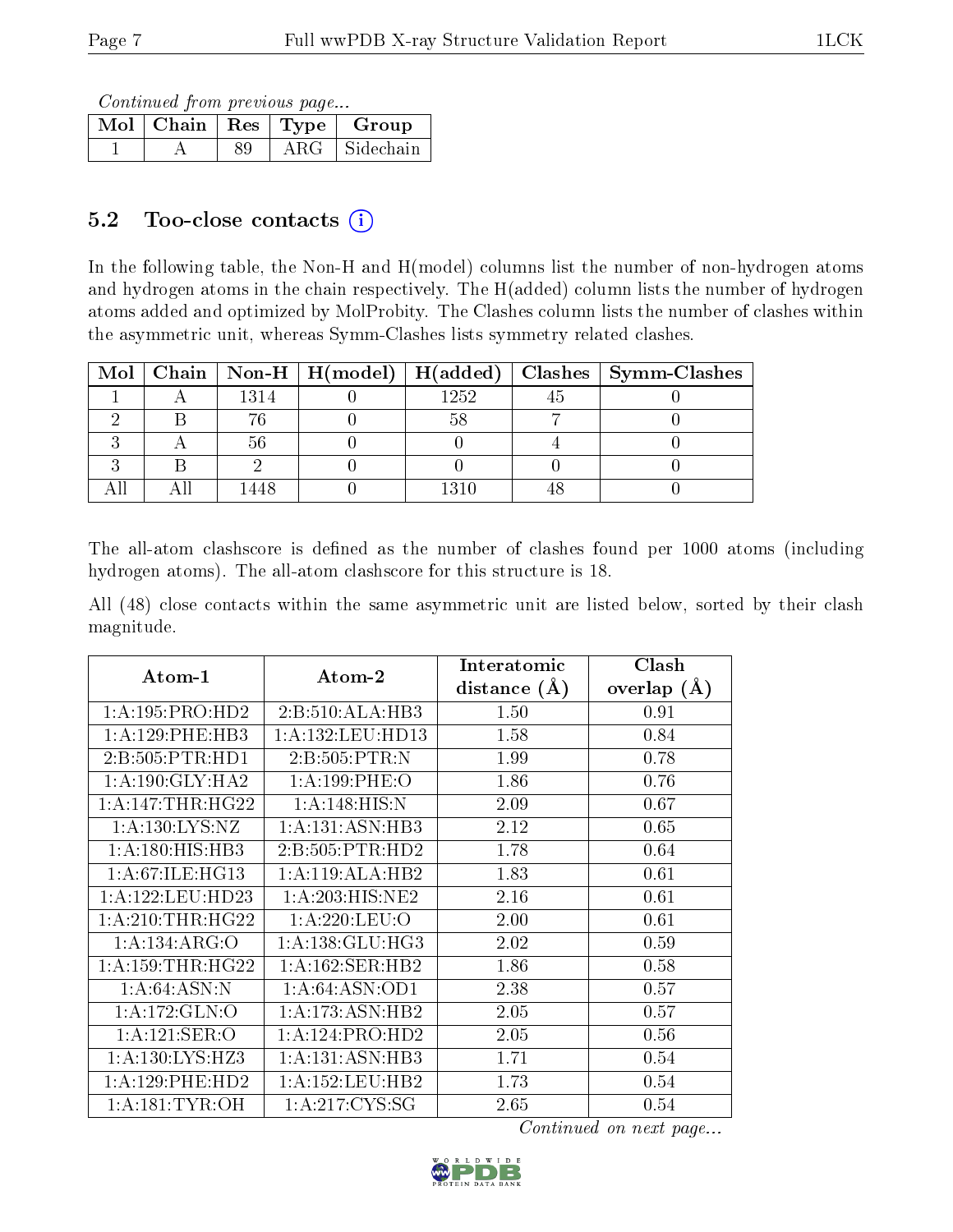| . <i>. .</i>        | $\cdots$ $\cdots$   | Interatomic       | <b>Clash</b>  |
|---------------------|---------------------|-------------------|---------------|
| Atom-1              | Atom-2              | distance $(A)$    | overlap $(A)$ |
| 1:A:193:ILE:HG22    | 2: B:509: PRO:CG    | 2.38              | 0.53          |
| 1:A:172:GLN:O       | 1:A:172:GLN:HG2     | $\overline{2.10}$ | 0.52          |
| 1: A:80: LEU:CD1    | 1:A:107:GLN:HB3     | 2.41              | 0.51          |
| 2:B:504:GLN:C       | 2:B:505:PTR:HD1     | 2.30              | 0.51          |
| 2:B:505:PTR:CD1     | 2: B: 505: PTR:N    | 2.67              | 0.51          |
| 1:A:134:ARG:HH11    | 1:A:134:ARG:HG3     | 1.76              | 0.50          |
| 1:A:150:SER:HA      | 1:A:222:ARG:O       | $\overline{2}.11$ | 0.50          |
| 1: A:63: ASP:N      | 3:A:236:HOH:O       | 2.44              | 0.50          |
| 1:A:147:THR:CG2     | 1:A:148:HIS:N       | 2.74              | 0.49          |
| 1:A:140:GLN:HE21    | 1: A:140: GLN: HA   | 1.78              | 0.48          |
| 1: A: 157: GLU: HG2 | 3:A:247:HOH:O       | 2.13              | 0.48          |
| 1: A:209:TYR:HA     | 1:A:212:ALA:O       | 2.14              | 0.48          |
| 1:A:129:PHE:CD2     | 1:A:152:LEU:HB2     | 2.47              | 0.47          |
| 1:A:188:ASN:HA      | 3:A:268:HOH:O       | 2.15              | 0.47          |
| 1:A:151:PHE:HA      | 1: A: 166: SER: O   | 2.15              | 0.47          |
| 1:A:172:GLN:O       | 1:A:173:ASN:CB      | 2.64              | 0.46          |
| 1: A:147:THR:HG22   | 1:A:148:HIS:H       | 1.80              | 0.45          |
| 1:A:211:ASN:O       | 1: A:219: ARG: NH2  | 2.50              | 0.45          |
| 1: A: 130: LYS: HG3 | 1:A:131:ASN:N       | 2.31              | 0.45          |
| 1: A:140: GLN: NE2  | 1: A:140: GLN: HA   | 2.32              | 0.44          |
| 1: A:180:HIS:CB     | 2:B:505:PTR:HD2     | 2.46              | 0.44          |
| 1:A:194:SER:OG      | 1:A:196:ARG:HB2     | 2.18              | 0.43          |
| 1:A:173:ASN:O       | 1: A: 175: GLY: N   | 2.52              | 0.43          |
| 1:A:138:GLU:HA      | $1:$ A:178:VAL:HG11 | 2.02              | 0.41          |
| 1:A:125:GLU:HA      | 1: A:126: PRO:HD3   | 1.88              | 0.41          |
| 1:A:182:LYS:NZ      | 3:A:260:HOH:O       | 2.54              | 0.40          |
| 1: A:156: SER:HB3   | $1:$ A:159:THR:O    | 2.22              | 0.40          |
| 1:A:177:VAL:HG21    | 1:A:179:LYS:HE3     | 2.03              | 0.40          |
| 1:A:182:LYS:HE3     | 1:A:184:ARG:NH1     | 2.36              | 0.40          |
| 1: A: 125: GLU: HG3 | 1:A:203:HIS:CE1     | 2.57              | 0.40          |

Continued from previous page...

There are no symmetry-related clashes.

### 5.3 Torsion angles  $(i)$

#### 5.3.1 Protein backbone (i)

In the following table, the Percentiles column shows the percent Ramachandran outliers of the chain as a percentile score with respect to all X-ray entries followed by that with respect to entries of similar resolution.

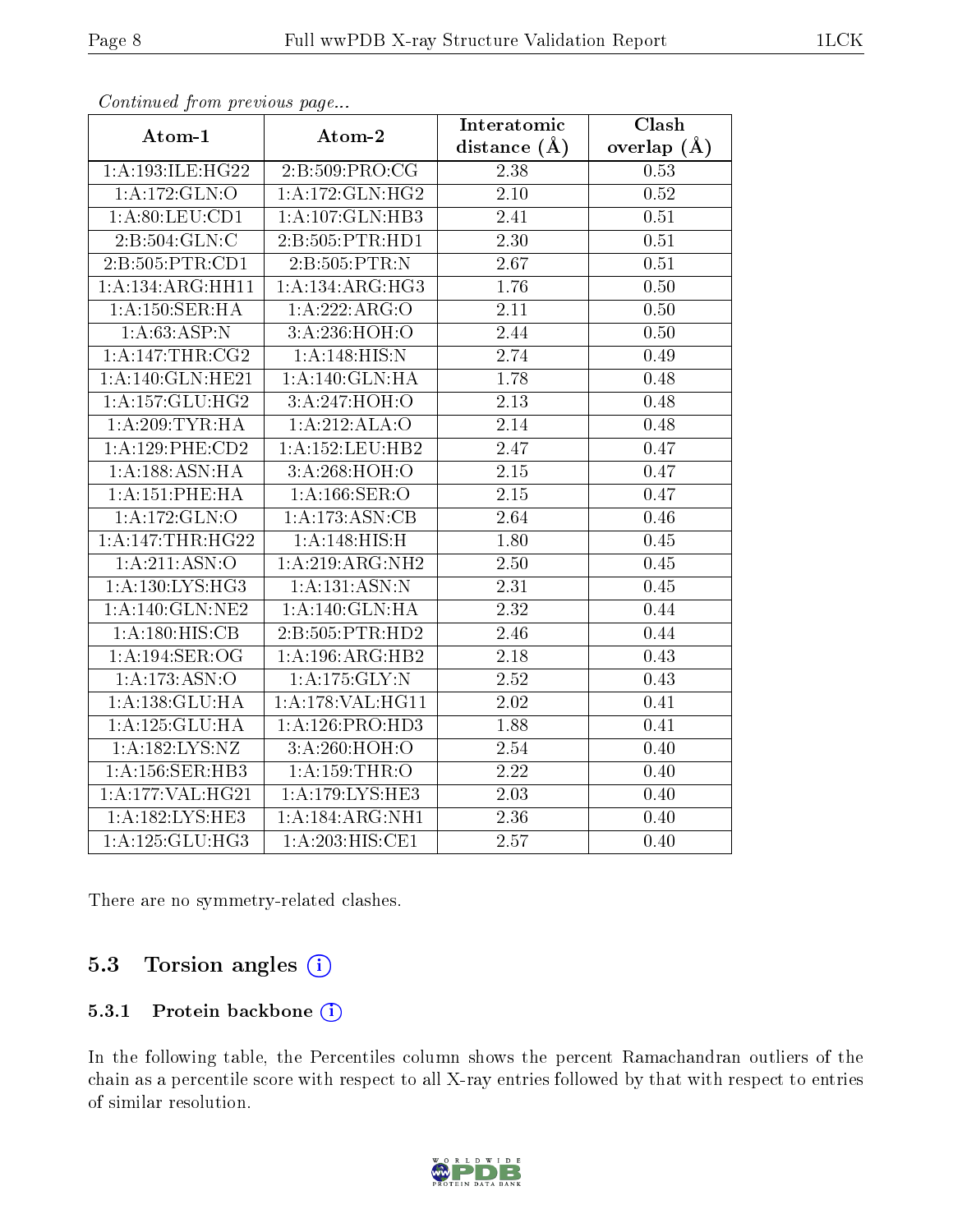| Mol | Chain | Analysed        | Favoured   | Allowed   | Outliers  | Percentiles                                                                          |
|-----|-------|-----------------|------------|-----------|-----------|--------------------------------------------------------------------------------------|
|     |       | 162/175(93%)    | 146 (90\%) | $9(6\%)$  | $7(4\%)$  | $\sqrt{2}$ 3                                                                         |
|     | Β     | 6/9(67%)        | 2(33%)     | 1(17%)    | $3(50\%)$ | $\begin{array}{c} \begin{array}{c} \end{array} \end{array}$<br>$\vert 0 \vert \vert$ |
| All | Αll   | $168/184(91\%)$ | 148 (88%)  | $10(6\%)$ | $10(6\%)$ |                                                                                      |

The Analysed column shows the number of residues for which the backbone conformation was analysed, and the total number of residues.

All (10) Ramachandran outliers are listed below:

| Mol            | Chain | $\operatorname{Res}% \left( \mathcal{N}\right) \equiv\operatorname{Res}(\mathcal{N}_{0},\mathcal{N}_{0})$ | Type       |
|----------------|-------|-----------------------------------------------------------------------------------------------------------|------------|
| 1              | А     | 173                                                                                                       | <b>ASN</b> |
| $\overline{2}$ | В     | 506                                                                                                       | <b>GLN</b> |
| 1              | А     | 95                                                                                                        | <b>GLY</b> |
| 1              | А     | 130                                                                                                       | <b>LYS</b> |
| 1              | А     | 175                                                                                                       | $\rm GLY$  |
| 1              | А     | 214                                                                                                       | ASP        |
| $\overline{2}$ | В     | 503                                                                                                       | <b>GLY</b> |
| $\overline{2}$ | В     | 507                                                                                                       | PRO        |
| 1              |       | 158                                                                                                       | SER        |
|                |       | 159                                                                                                       | $\rm THR$  |

#### 5.3.2 Protein sidechains  $(i)$

In the following table, the Percentiles column shows the percent sidechain outliers of the chain as a percentile score with respect to all X-ray entries followed by that with respect to entries of similar resolution.

The Analysed column shows the number of residues for which the sidechain conformation was analysed, and the total number of residues.

| Mol      | Chain       | Analysed        | Rotameric   Outliers |            | Percentiles          |
|----------|-------------|-----------------|----------------------|------------|----------------------|
|          |             | $142/151(94\%)$ | 120 $(84\%)$         | $22(16\%)$ | 2  4                 |
| $\Omega$ | $\mathsf B$ | $6/6$ (100\%)   | 6 $(100\%)$          |            | 100<br>100           |
| All      | All         | $148/157(94\%)$ | $126(85\%)$          | 22(15%)    | 5 <br>$\blacksquare$ |

All (22) residues with a non-rotameric sidechain are listed below:

| Mol | Chain | Res | Гуре |
|-----|-------|-----|------|
|     |       |     |      |
|     |       | 83  | GLU  |
|     |       |     |      |

Continued on next page...

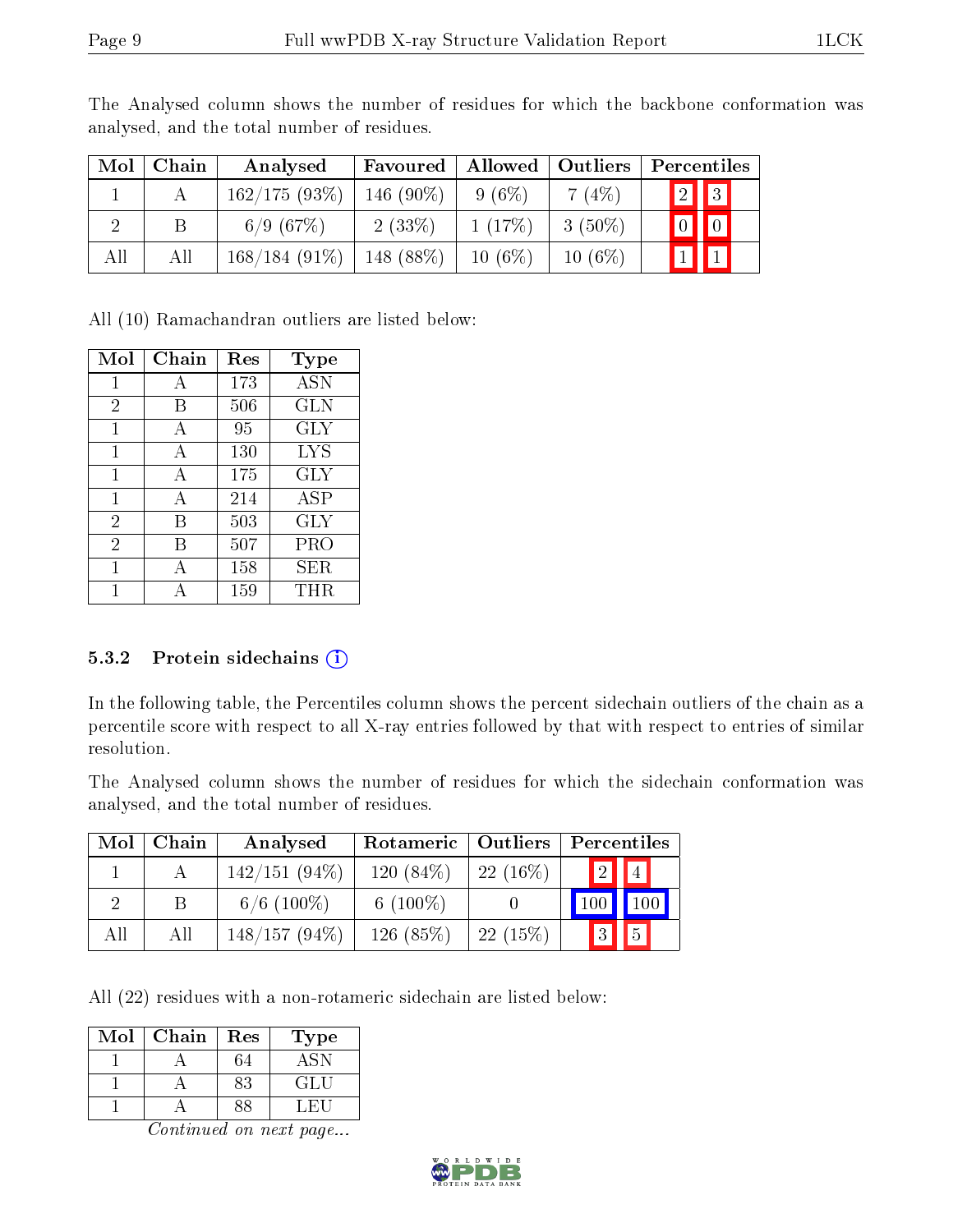| Mol            | Chain              | Res | Type                    |
|----------------|--------------------|-----|-------------------------|
| $\mathbf{1}$   | $\overline{A}$     | 89  | $\rm{ARG}$              |
| $\mathbf{1}$   | $\overline{A}$     | 101 | $\overline{\text{GLN}}$ |
| $\mathbf{1}$   | $\overline{A}$     | 107 | $\overline{\text{GLN}}$ |
| $\overline{1}$ | $\overline{A}$     | 113 | PHE                     |
| $\mathbf{1}$   | $\overline{A}$     | 132 | <b>LEU</b>              |
| $\mathbf{1}$   | $\overline{\rm A}$ | 134 | $\rm{ARG}$              |
| $\mathbf{1}$   | $\overline{\rm A}$ | 152 | <b>LEU</b>              |
| $\overline{1}$ | $\overline{A}$     | 156 | $\rm{SER}$              |
| $\overline{1}$ | $\overline{\rm A}$ | 157 | $\mathrm{GLU}$          |
| $\mathbf{1}$   | $\overline{A}$     | 158 | SER                     |
| $\mathbf{1}$   | $\overline{A}$     | 162 | SER                     |
| $\mathbf{1}$   | $\overline{\rm A}$ | 167 | <b>VAL</b>              |
| $\mathbf{1}$   | $\overline{\rm A}$ | 186 | <b>LEU</b>              |
| $\mathbf{1}$   | $\overline{A}$     | 194 | SER                     |
| $\mathbf{1}$   | $\overline{A}$     | 197 | ILE                     |
| $\mathbf{1}$   | $\overline{\rm A}$ | 218 | THR                     |
| $\mathbf{1}$   | $\overline{A}$     | 219 | $\rm{ARG}$              |
| $\mathbf{1}$   | $\overline{\rm A}$ | 222 | $\rm{ARG}$              |
| $\overline{1}$ | $\overline{\rm A}$ | 226 | THR                     |

Continued from previous page...

Some sidechains can be flipped to improve hydrogen bonding and reduce clashes. All (3) such sidechains are listed below:

| Mol | Chain | Res             | Type |
|-----|-------|-----------------|------|
|     |       | 93              | GLN  |
|     |       | 10 <sub>1</sub> | GL N |
|     |       |                 | GL N |

#### 5.3.3 RNA [O](https://www.wwpdb.org/validation/2017/XrayValidationReportHelp#rna)i

There are no RNA molecules in this entry.

### 5.4 Non-standard residues in protein, DNA, RNA chains (i)

1 non-standard protein/DNA/RNA residue is modelled in this entry.

In the following table, the Counts columns list the number of bonds (or angles) for which Mogul statistics could be retrieved, the number of bonds (or angles) that are observed in the model and the number of bonds (or angles) that are defined in the Chemical Component Dictionary. The Link column lists molecule types, if any, to which the group is linked. The Z score for a bond length (or angle) is the number of standard deviations the observed value is removed from the

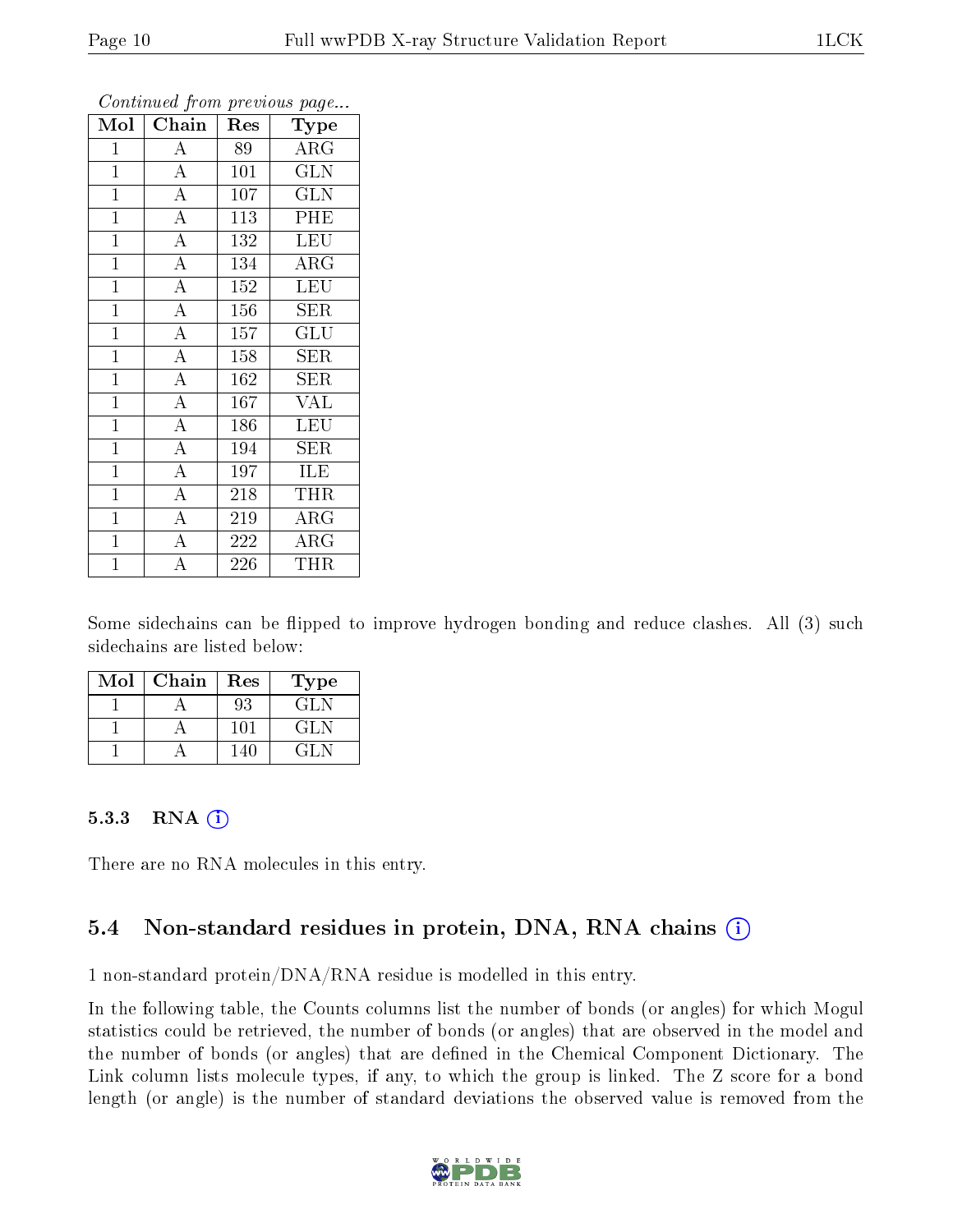expected value. A bond length (or angle) with  $|Z| > 2$  is considered an outlier worth inspection. RMSZ is the root-mean-square of all Z scores of the bond lengths (or angles).

|                                                            |     |     | Link     | Bond lengths |                 | Bond angles |          |                                  |                                     |
|------------------------------------------------------------|-----|-----|----------|--------------|-----------------|-------------|----------|----------------------------------|-------------------------------------|
| $\vert$ Mol $\vert$ Type $\vert$ Chain $\vert$ Res $\vert$ |     |     | Counts ' |              | RMSZ $ #Z  > 2$ |             |          | Counts   RMSZ $\vert \#  Z  > 2$ |                                     |
|                                                            | PTR | 505 |          | 15, 16, 17   | 0.88            | $1(6\%)$    | 19,22,24 | $1.60\,$                         | $\mid$ $\lfloor 5 \ (26\% ) \ \mid$ |

In the following table, the Chirals column lists the number of chiral outliers, the number of chiral centers analysed, the number of these observed in the model and the number defined in the Chemical Component Dictionary. Similar counts are reported in the Torsion and Rings columns. '-' means no outliers of that kind were identified.

|      |     |                          | $\mid$ Mol $\mid$ Type $\mid$ Chain $\mid$ Res $\mid$ Link $\mid$ Chirals $\mid$ Torsions $\mid$ | $\parallel$ Rings |
|------|-----|--------------------------|--------------------------------------------------------------------------------------------------|-------------------|
| PTR. | 505 | <b>Contract Contract</b> | $\frac{4}{10}\frac{11}{13}$   0/1/1/1                                                            |                   |

All (1) bond length outliers are listed below:

|  |     | $\parallel$ Mol $\parallel$ Chain $\parallel$ Res $\parallel$ Type $\parallel$ Atoms $\parallel$ |                  | $\perp$ Observed( $\AA$ )   Ideal( $\AA$ ) |  |
|--|-----|--------------------------------------------------------------------------------------------------|------------------|--------------------------------------------|--|
|  | 505 | $ $ PTR $ $ P-O2P                                                                                | $\frac{1}{2}$ 10 |                                            |  |

All (5) bond angle outliers are listed below:

| Mol            | Chain | Res | Type       | Atoms       |         | Observed $(^\circ)$ | Ideal $(°)$ |
|----------------|-------|-----|------------|-------------|---------|---------------------|-------------|
| $\cdot$        |       | 505 | PTR.       | $O3P-P-O1P$ | $-3.58$ | 96.68               | 110.68      |
| 2              |       | 505 | <b>PTR</b> | $CG-CB-CA$  | 2.93    | 120.03              | 114.10      |
| $\overline{2}$ |       | 505 | PTR.       | $O2P-P-OH$  | 2.68    | 113.62              | 105.24      |
| $\overline{2}$ |       | 505 |            | $O3P-P-O2P$ | 2.53    | 117.33              | 107.64      |
| ച              |       | 505 |            | $CB-CA-C$   | $-2.26$ | 107.22              | 111 47      |

There are no chirality outliers.

All (4) torsion outliers are listed below:

| Mol      | Chain | $Res \mid$ | $\mathbf{Type}$ | Atoms          |
|----------|-------|------------|-----------------|----------------|
| 9        |       | 505        | PTR.            | $N$ -CA-CB-CG  |
| $\Omega$ | R     | 505        | -PTR            | $C-CA-CB-CG$   |
| 2        |       | 505        | PTR.            | $CA-CB-CG-CD2$ |
| - 2      |       | 505.       | PTR.            | CA-CB-CG-CD1   |

There are no ring outliers.

1 monomer is involved in 5 short contacts:

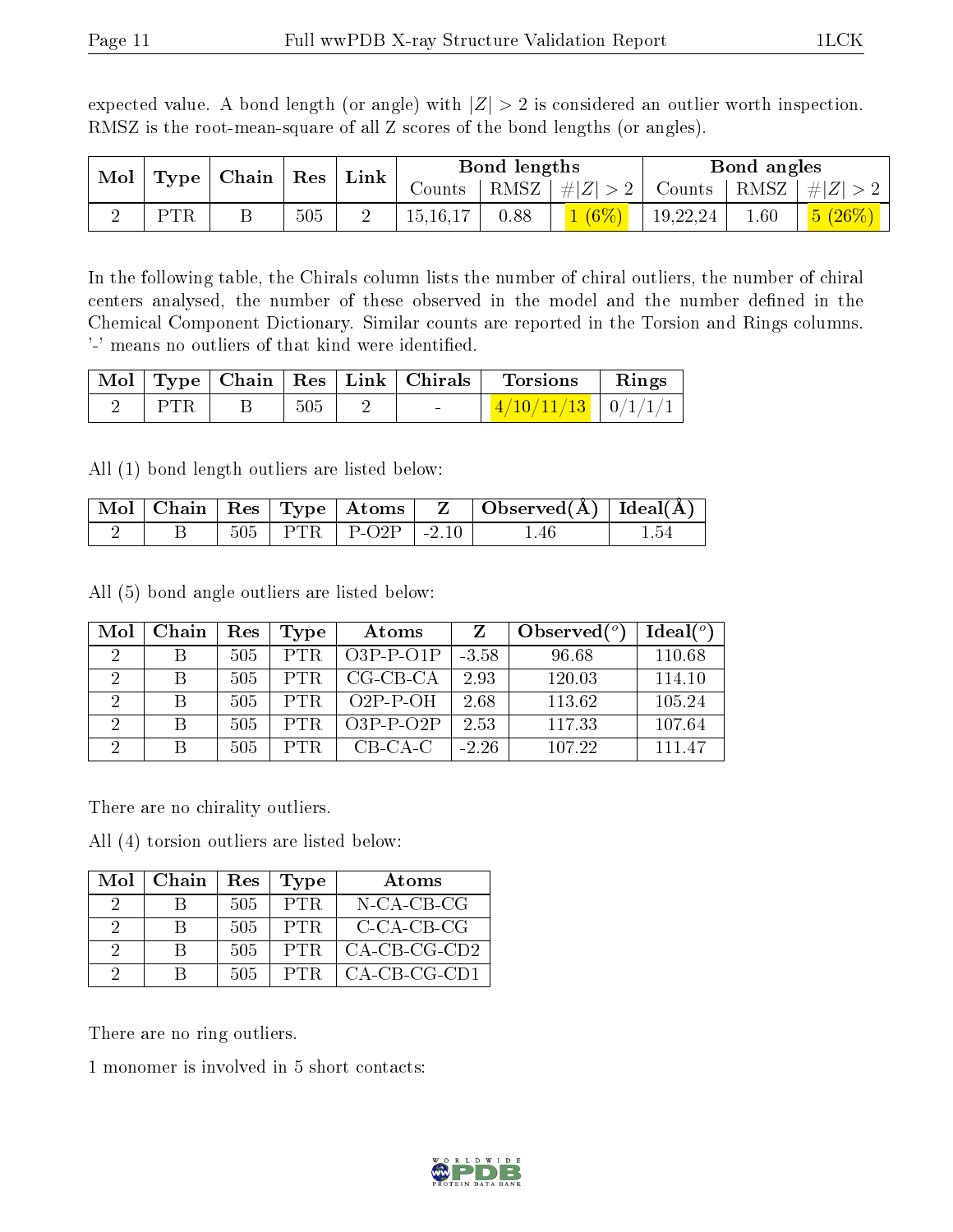|  |             | Mol   Chain   Res   Type   Clashes   Symm-Clashes |
|--|-------------|---------------------------------------------------|
|  | $505$   PTR |                                                   |

#### 5.5 Carbohydrates  $(i)$

There are no carbohydrates in this entry.

### 5.6 Ligand geometry (i)

There are no ligands in this entry.

### 5.7 [O](https://www.wwpdb.org/validation/2017/XrayValidationReportHelp#nonstandard_residues_and_ligands)ther polymers  $(i)$

There are no such residues in this entry.

#### 5.8 Polymer linkage issues  $(i)$

There are no chain breaks in this entry.